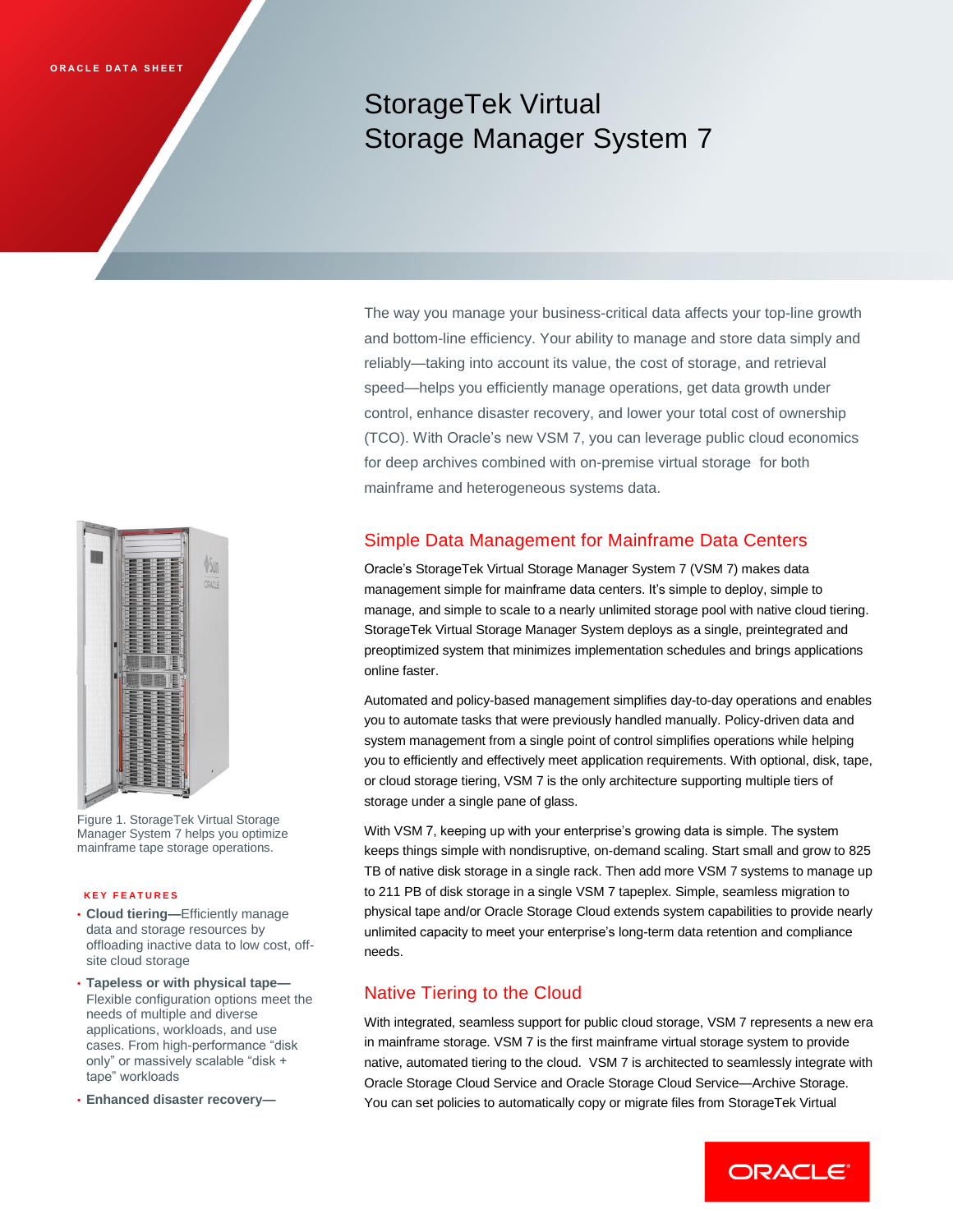multiple DR configurations including one-to-one and one-to-many multisite configurations

- **High availability—**Active/active, clustered controllers with sub-second failover. Triple parity RAID protects against multiple, simultaneous drive failures
- **High performance and security—** Powered by Oracle's breakthrough [SPARC M7](https://www.oracle.com/corporate/pressrelease/sparc-m7-102615.html) processor, VSM 7 delivers wide-key encryption for data-at-rest and on removable tape media without performance compromise and also utilizes Silicon Secured Memory for data protection
- **Heterogenous Systems—**Support brings mainframe-class data protection capabilities to heterogeneous systems environments, including Windows, Linux and Unix

#### **K E Y B E N E F I T S**

- **Simple**—Efficiently manage data and storage resources according to your rules. Automated, policy-driven management simplifies both deployment and ongoing storage operations—on-premise and in the cloud
- **Flexible**—Engineered with flexibility in mind, VSM 7 can be deployed to meet each enterprise's unique business requirements. From high-performance "disk only" or massively scalable "disk + tape" configurations to single site, multisite, and built-in cloud support for nearly unlimited capacity
- **Reliability**—Reduce exposure to your business with superior data protection, end-to-end high-availability and closed-loop data integrity checking.
- **Low TCO and Investment Protection**—Low asset acquisition cost combined with high-density data center footprint and energy-efficient design. Full compatibility with existing systems protects your investments.

Storage Manager to low-cost, off-site cloud storage. Off loading capacity to cloud storage optimizes utilization of on-premise VSM resources and reduces overall cost while adding capabilities, such as a simple, secondary data protection option without the need for expensive remote site operations and resources.

## Oracle Storage Cloud Service

Oracle Storage Cloud Service and Oracle Storage Cloud Service—Archive Storage are enterprise-class, secure, elastic, and highly durable public cloud storage solutions. You can use the Oracle Storage Cloud as a cost-effective remote solution for protecting and archiving enterprise data and applications without incurring the large capital expenditures necessary for acquiring and maintaining secondary storage hardware. Oracle supports VSM 7 and Oracle Storage Cloud Service with end-to-end visibility, with diagnostics both on-prem and in the public cloud, providing customers with support and ease-of-use across the entire data path. For more information on Oracle Storage Cloud Service, visit [https://cloud.oracle.com/en\\_US/storage.](https://cloud.oracle.com/en_US/storage)

## Flexibility to Meet the Unique Needs of Your Data Center

Not all workloads are the same, so flexibility is a key ingredient in the VSM 7 architecture. VSM 7 meets the needs of multiple and diverse applications, workloads, and use cases. From high-performance "disk only" or massively scalable "disk + tape" workloads to single site, multisite, and cloud-based support, VSM 7 can be deployed to meet all the needs of your enterprise's unique mainframe environment. Use VSM 7 in a disk-only configuration for midsize mainframe environments or test sites, or deploy it with physical tape for large-scale operations. The flexibility of the VSM 7 architecture extends to disaster recovery (DR) scenarios, as well. VSM 7 offers multiple DR configurations including one-to-one and one-to-many multisite configurations that leverage Oracle's StorageTek Virtual Library Extension (VLE) and/or StorageTek tape storage or cloud-based DR leveraging Oracle Storage Cloud Service.

The system's support for multiple tiers of storage, including cloud storage, provides the flexibility to balance speed, capacity, and availability so that the right data is on the right storage tier at the right cost. And no matter how you choose to deploy VSM 7 to meet your unique enterprise needs, its inherent flexibility allows all system resources to be managed from a single pane of glass.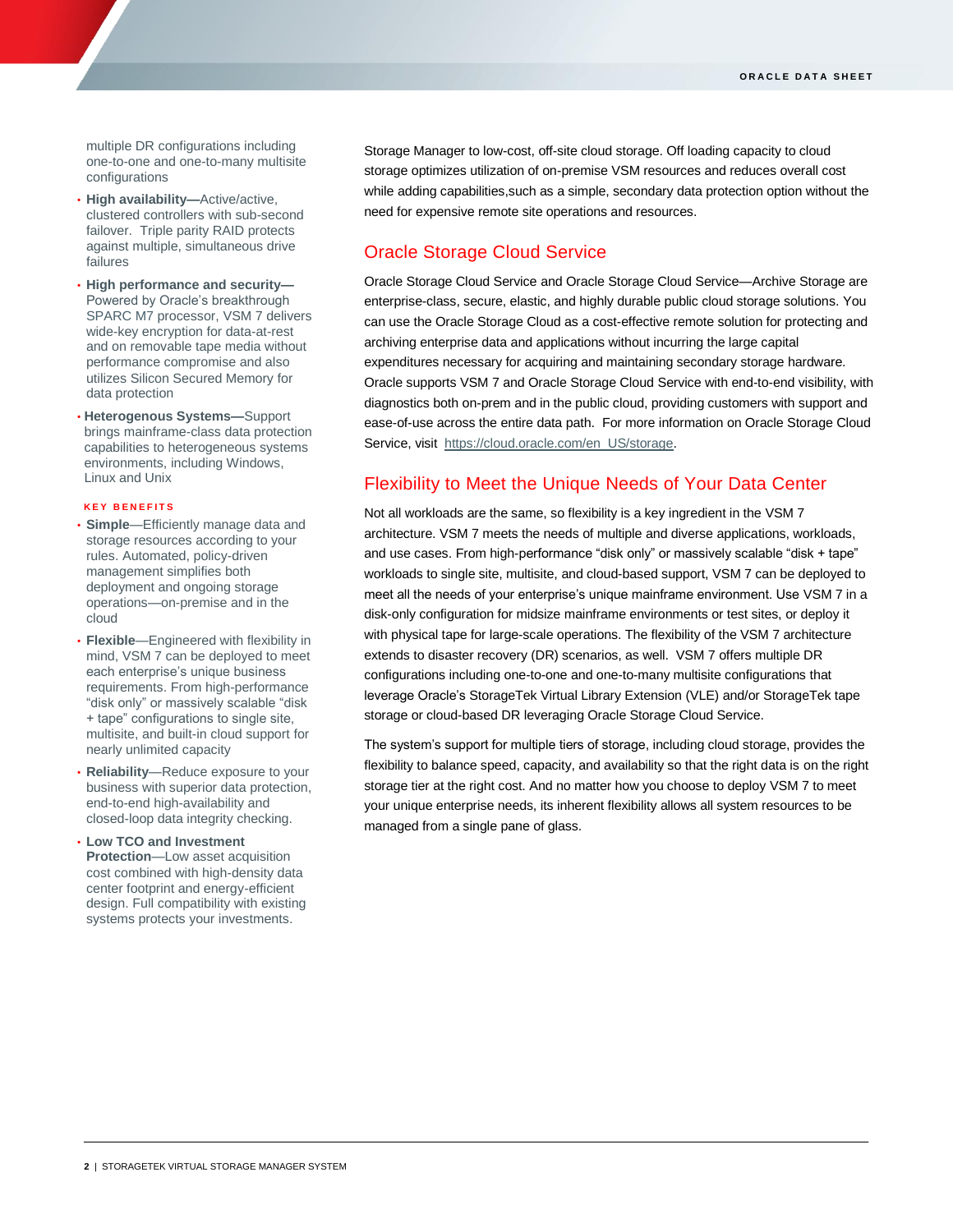

Figure 2. Store even more on your StorageTek Virtual Storage Manager System with the optional StorageTek Virtual Library Extension, an economical second tier of disk.

## Reliable System Design Reduces Business Risk

Your mainframe powers your business. System outages and unplanned downtime can lead to lost revenue and profits. Consequently, overall system availability is an imperative for mainframe applications. The VSM 7 architecture provides the highest levels of system availability through:

- Active/active, redundant processing nodes with high-speed interconnect
- Fully redundant disk communication paths
- Automatic failover of all critical system components
- Hot-swappable componentry
- Triple parity RAID
- "On-the-fly" dynamic job recovery upon hardware failure

But having access to data doesn't guarantee the accuracy of the data. "Always on" access to data is of little value without concurrent assurance that the stored data is error free. VSM 7 employs multiple levels of data integrity checking including read/write CRC on every tape block and after each compress/decompress cycle. With StorageTek Virtual Storage Manager System, virtual tape blocks are protected by at least one CRC at all times.

VSM 7 delivers the highest levels of overall system reliability through its high-availability design and extreme data integrity features.

## Low Total Cost of Ownership and Investment Protection

IT operating budgets aren't getting any bigger these days. With VSM 7, you get low total cost of ownership and investment protection. In the era of big data, maximizing the value of storage investments is top of mind for CIOs and data center managers. VSM7's support for tiered storage combined with policy-driven data management enables you to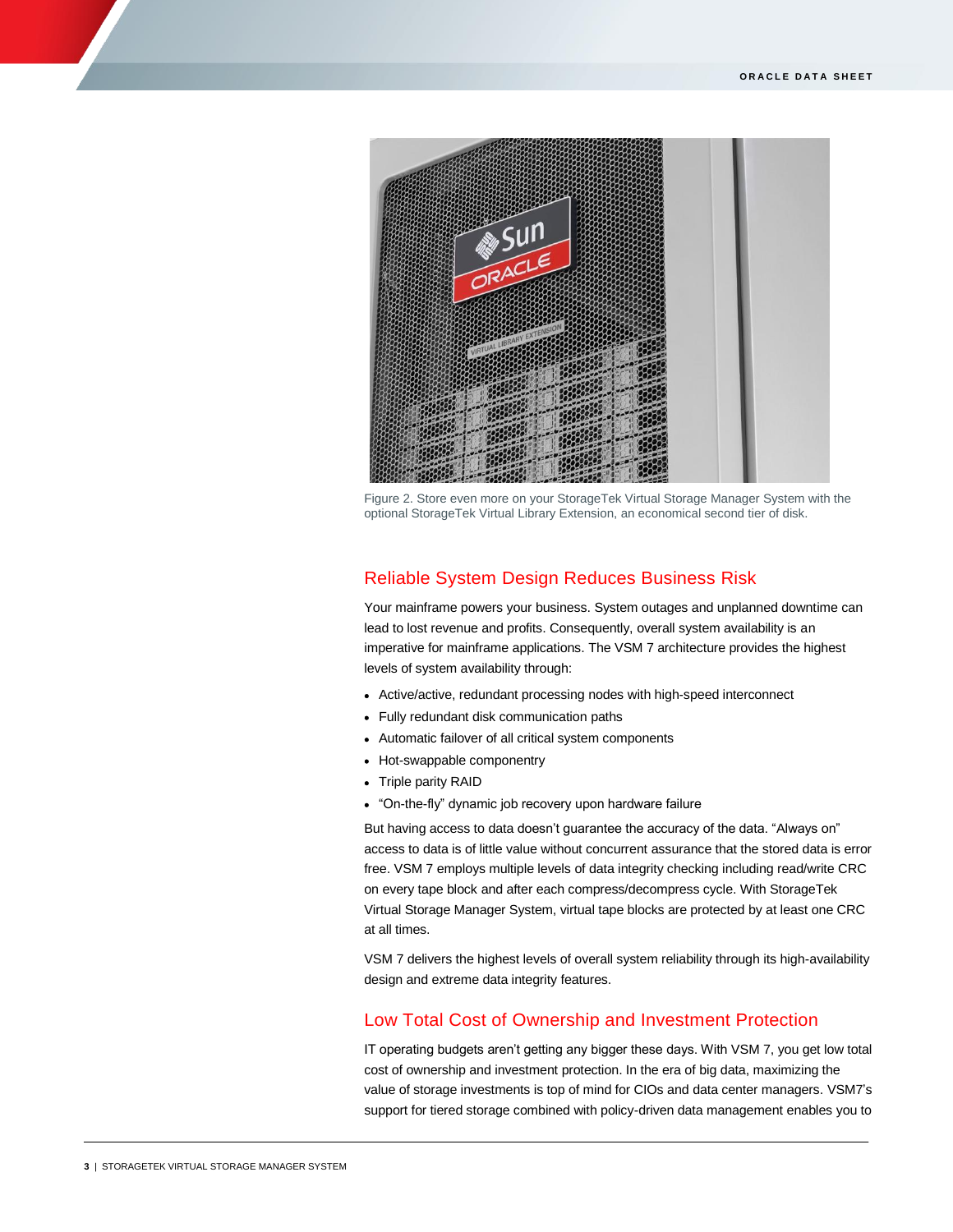better align storage capabilities to application requirements, thereby eliminating overprovisioning and underutilization of storage resources and delivering the most value from your IT budget. It's about having the right data available on the right resource at the right cost and being able to adapt that equation based on the changing value of your business-critical information. With Oracle's VSM 7, you can work smarter, not harder.

VSM 7 protects your storage investment by providing a unique balance between a powerful new architecture and compatibility with legacy systems:

- Coexists and provides full data interchange with legacy models of Oracle's StorageTek Virtual Storage Manager System
- Seamlessly supports all existing VSM data management policies
- Offers compatibility with legacy StorageTek Virtual Library Extension second-tier disk and StorageTek Virtual Library Extension-to-StorageTek Virtual Library Extension replication capabilities
- Can be deployed to take advantage of existing StorageTek enterprise-class physical tape drives and tape libraries
- Is the first mainframe virtual storage system to provide native, seamless integration with the public cloud

## Simple, Flexible, Reliable, and Fiscally Responsible

Oracle's VSM 7 is a highly flexible and scalable storage solution for the most demanding mainframe environments. Extreme system flexibility supports multiple deployment scenarios from single site to multisite to full cloud integration. And with up to four tiers of storage including VSM resident disk storage, Virtual Library Extension second tier disk storage, physical tape and cloud storage, VSM 7 has the flexibility to support the unique needs of every business.

Engineered with 40 years of tape solutions expertise, VSM 7 ensures the highest degrees of system and data reliability. The high-availability design and extreme end-toend data integrity validation provide you with the confidence that your mainframe data will always be available and error free.

VSM 7 is an investment in your business' success. An investment that will be protected for many years to come while delivering the highest value from your mainframe budget dollars.

#### Broad New Capabilities for Heterogeneous Systems

Many heterogeneous systems environments are underserved by current virtual storage solutions, and lack the industry-hardened capabilities—such as high availability, mission-critical enterprise reliability and a massive scale-out design—that the VSM has demonstrated to Fortune 500 customers worldwide. Now companies can leverage the same enterprise-proven data protection capabilities available for their mainframe environments across their hetereogeneous systems environments as well, with support for Windows, Linux and Unix operating systems now available with VSM 7.

## Oracle Advanced Customer Support for Oracle Storage

Oracle Advanced Customer Support for Oracle storage provides deep product knowledge during the installation, configuration, monitoring, and continual improvement phases of your IT infrastructure. With intimate knowledge of Oracle best practices, tools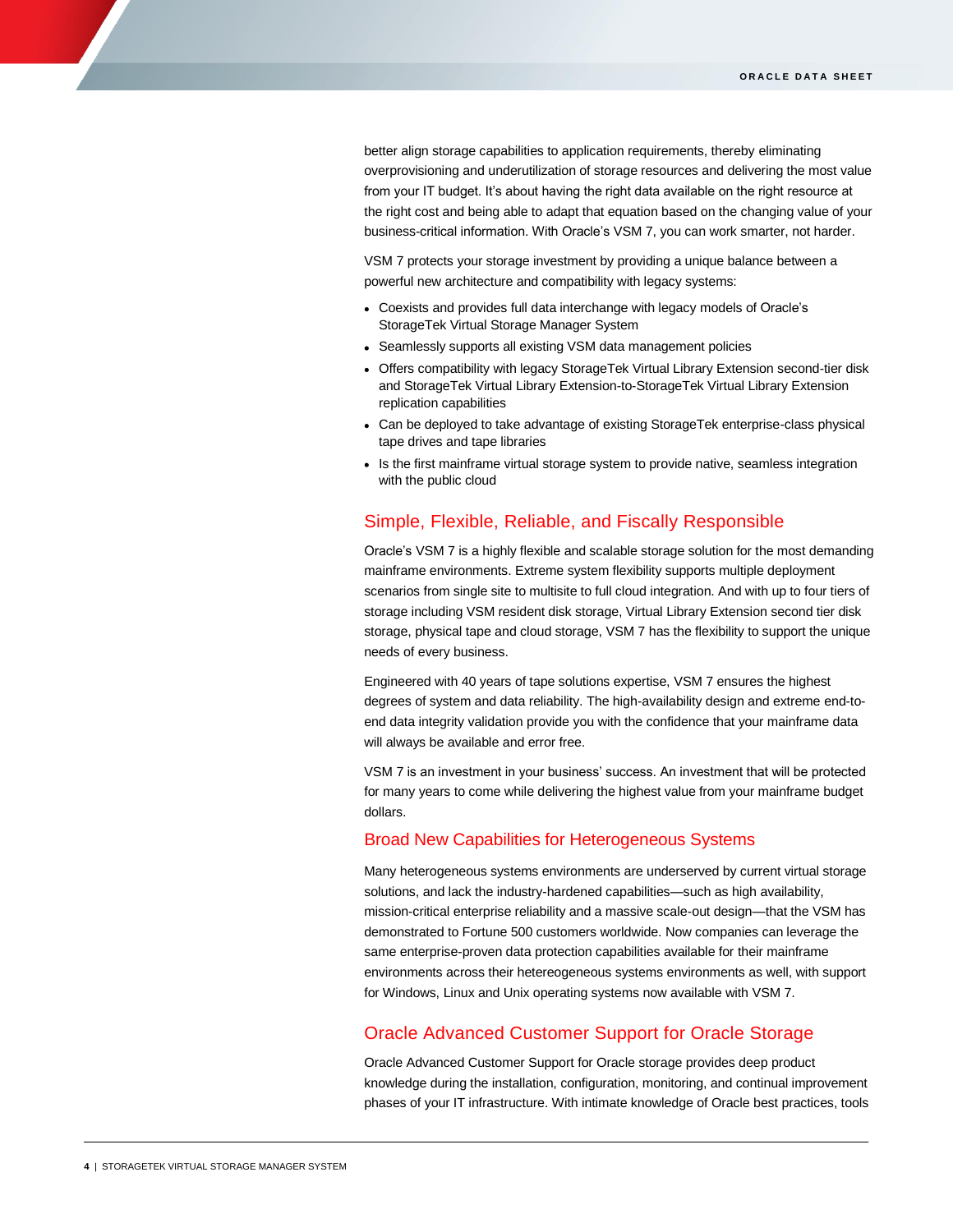and technology, Oracle Advanced Support engineers provide the right knowledge at the right time to help mitigate risk and to maximize the value of your Oracle storage technology investment.

From annual services that deliver faster problem resolution and improved stability to predictive monitoring and support that provide a quality-of-service demanded by the mission-critical needs of your business, Oracle Advanced Customer Support delivers a highly personalized, strategic relationship dedicated to your business success.

| Capacity                                      | <b>StorageTek Virtual</b><br><b>Storage Manager</b><br>System 7                                                                                                                  | <b>StorageTek Virtual</b><br><b>Library Extension</b>               |
|-----------------------------------------------|----------------------------------------------------------------------------------------------------------------------------------------------------------------------------------|---------------------------------------------------------------------|
| Capacity                                      | 150 TB, 375 TB, 600<br>TB, 825 TB                                                                                                                                                | 50 TB, 100 TB, 150 TB,<br>200 TB, 250 TB, 300<br>TB, 350 TB, 400 TB |
| Max. capacity (256<br>systems)                | 211 PB                                                                                                                                                                           | 102 PB                                                              |
| <b>Channels (Host)</b>                        | Mainframe: 8 x 16Gb<br><b>FICON</b><br>Heterogenous: 4 x<br>16GB Fibre Channel                                                                                                   | N/A                                                                 |
| <b>Channels (Data</b><br><b>Replication</b> ) | 4x 10GbE                                                                                                                                                                         | 8 x 10GbE                                                           |
| <b>Virtual tape drives</b>                    | Mainframe: 512<br>Heterogenous: 256                                                                                                                                              | N/A                                                                 |
| Management                                    |                                                                                                                                                                                  |                                                                     |
| Minimum software<br>requirements              | Mainframe:HSC<br>7.2/VTCS 7.2, z/OS<br>$2.2+$<br>Heterogenous:<br>Commvault Simpana<br>v10+, Veritas<br>Netbackup v7.7+,<br>Tivoli Storage Manager<br>$7.1+$<br>VSM console 1.0+ |                                                                     |
| Mechanical                                    |                                                                                                                                                                                  |                                                                     |
| Height                                        | 78.7 in. (197 cm)                                                                                                                                                                | 78.7 in. (197 cm)                                                   |
| Depth                                         | 47.2 in. (118 cm)                                                                                                                                                                | 47.2 in. (118 cm)                                                   |
| <b>Width</b>                                  | 23.6 in. (60 cm)                                                                                                                                                                 | 23.6 in. (60 cm)                                                    |
| Weight                                        | 1324 lb. (600 kg)                                                                                                                                                                | 1,299 lb. (585 kg)                                                  |
| Service clearance                             | 36 in. (76.2 cm)                                                                                                                                                                 | 36 in. (76.2 cm)                                                    |
| Environmental                                 |                                                                                                                                                                                  |                                                                     |
| <b>Temperature</b><br>(operating)             | +60°F to +90°F (+16°C<br>to $+32^{\circ}$ C)                                                                                                                                     |                                                                     |
| Maximum wet bulb<br>temperature               | +73°F (+23°C)                                                                                                                                                                    |                                                                     |
| <b>Relative humidity</b>                      | 20% to 80%                                                                                                                                                                       |                                                                     |

#### **STORAGETEK VIRTUAL STORAGE MANAGER SYSTEM SPECIFICATIONS**